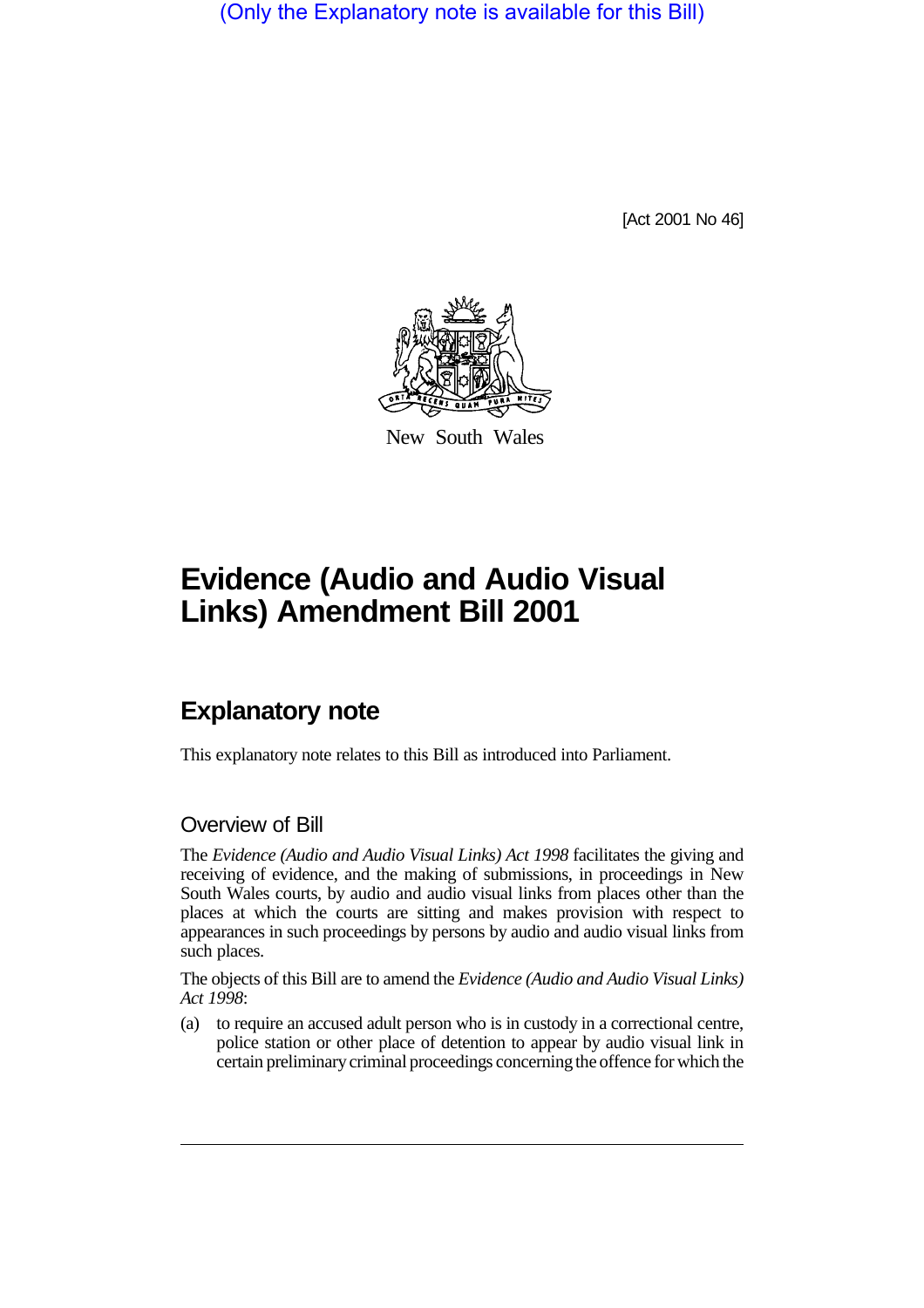Explanatory note

person is in custody before a court (unless the court directs otherwise if satisfied that it is in the interests of justice that the person appear physically before the court) (Schedule 1 [11]—proposed section 5BA), and

- (b) to require an accused adult person who is in custody in a correctional centre, police station or other place of detention to appear physically before the court in certain other criminal proceedings concerning the offence for which the person is in custody before a court (unless the court directs otherwise if satisfied that it is in the interests of justice that the person appear by audio visual link before the court) (Schedule 1 [11]—proposed section 5BB), and
- (c) to enable a NSW court to direct that a person give evidence or make a submission to a court by audio or audio visual link from a place other than the courtroom or other place where the court is sitting under Part 1A of the Act on its own motion (at present a court may do so only on application of a party to the proceeding) (Schedule 1 [8] and [9]).

#### Outline of provisions

**Clause 1** sets out the name (also called the short title) of the proposed Act.

**Clause 2** provides for the commencement of the proposed Act on a day or days to be appointed by proclamation.

**Clause 3** is a formal provision giving effect to the amendments to the *Evidence (Audio and Audio Visual Links) Act 1998* set out in Schedule 1.

**Clause 4** repeals Part 7A (sections 110A–110G) of the *Supreme Court Act 1970*. Part 7A relates to the use of video link facilities in relation to proceedings before the Supreme Court relating to bail and will be superseded by proposed Part 1B (to be inserted in the Principal Act by Schedule 1 [11]).

### **Schedule 1 Amendments**

**Schedule 1 [1]** amends section 3 of the Principal Act to insert definitions of *accused detainee*, *preliminary criminal proceeding* and *relevant criminal proceeding* for the purposes of proposed Part 1B. An *accused detainee* is defined as a person (other than a child) who is being held in custody in a correctional centre, police station or other place of detention and to include, in relation to a proceeding for a summary offence, a defendant.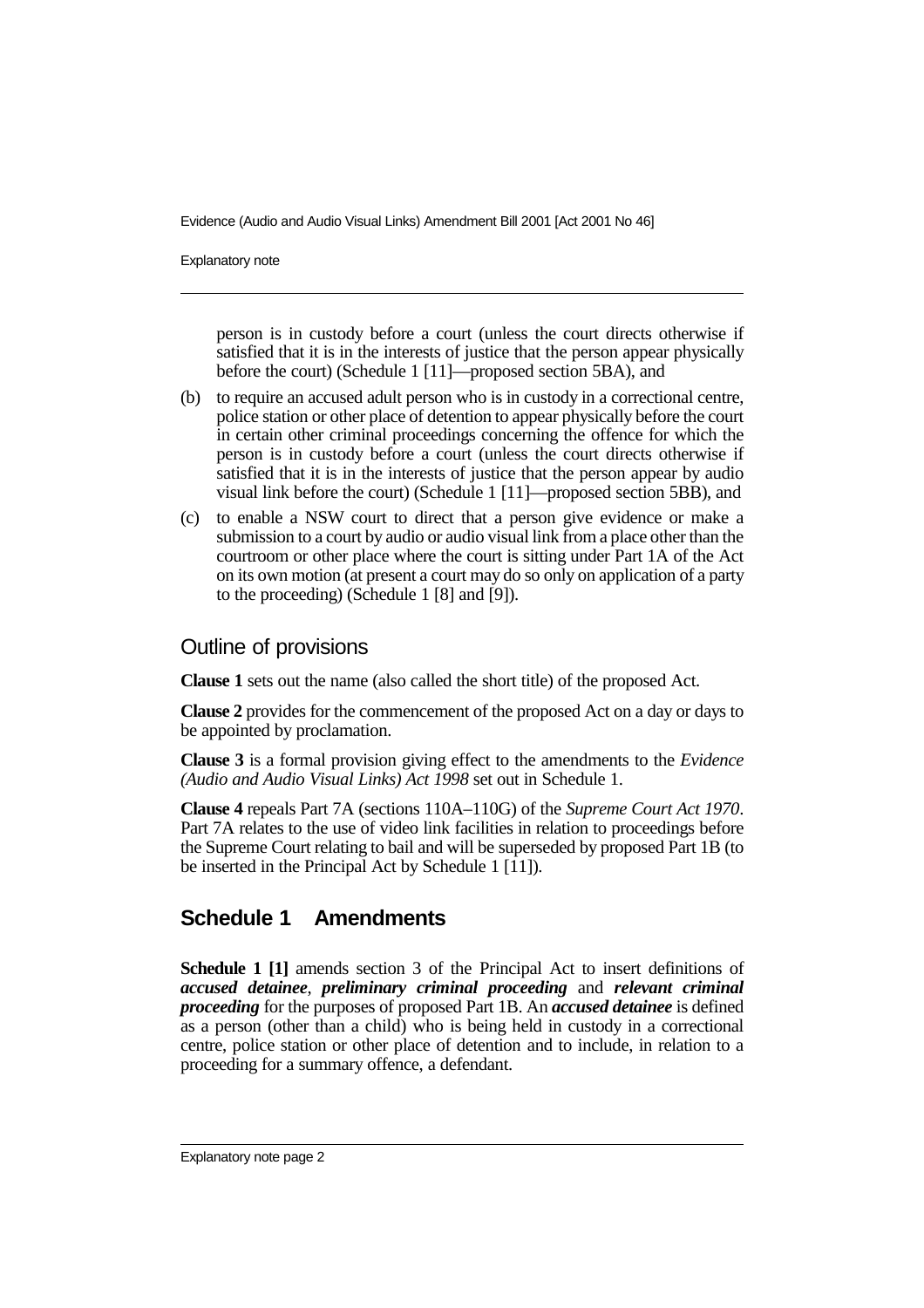Explanatory note

**Schedule 1 [2]** makes a consequential amendment to section 3 (2) of the Principal Act (which currently expands provisions of the Act relating to the making of submissions to include the making of appearances) to exclude proposed Part 1B.

**Schedule 1 [4]** inserts proposed section 3A. Section 3A (1) expands existing section 3 (3) (which ensures that a requirement under any other Act for a person to appear before a court is satisfied if the person appears by audio or audio visual link) to include a requirement to be brought or be present before a court (as referred to, for example, in section 41 of the *Justices Act 1902* and section 5 of the *Supreme Court (Summary Jurisdiction) Act 1967*). Section 3A (2) ensures that an entitlement to be present in proceedings under any other Act or law is satisfied if audio visual links are used. The subsection is based on section 110E of the *Supreme Court Act 1970*. **Schedule 1 [3]** makes a consequential amendment to omit section 3 (3).

**Schedule 1 [5]** amends a note as a consequence of the proposed repeal of Part 7A of the *Supreme Court Act 1970* by clause 4 and includes a reference to another law.

**Schedule 1 [6]** amends section 5 (3) of the Principal Act to make it clear that proposed Part 1B will not exclude or limit the operation of other laws respecting the taking of evidence or making of submissions by audio or audio visual link in the State.

**Schedule 1 [7]** inserts proposed section 5 (5) and (6). Section 5 (5) extends the application of proposed Part 1B to proceedings pending at the commencement of the proposed subsection. Section 5 (6) makes it clear that proposed Part 1B will not, by operation of the *Children (Criminal Proceedings) Act 1987*, apply to proceedings in the Children's Court. The provision is consistent with the application of proposed Part 1B only to proceedings in relation to offences alleged to have been committed by adult accused detainees.

**Schedule 1 [8]** amends section 5B of the Principal Act to enable a NSW court to direct that a person give evidence or make a submission to the court by audio or audio visual link from a place other than the courtroom or other place where the court is sitting under Part 1A of the Act on its own motion (at present a court may do so only on application of a party to the proceeding). **Schedule 1 [9]** makes a consequential amendment.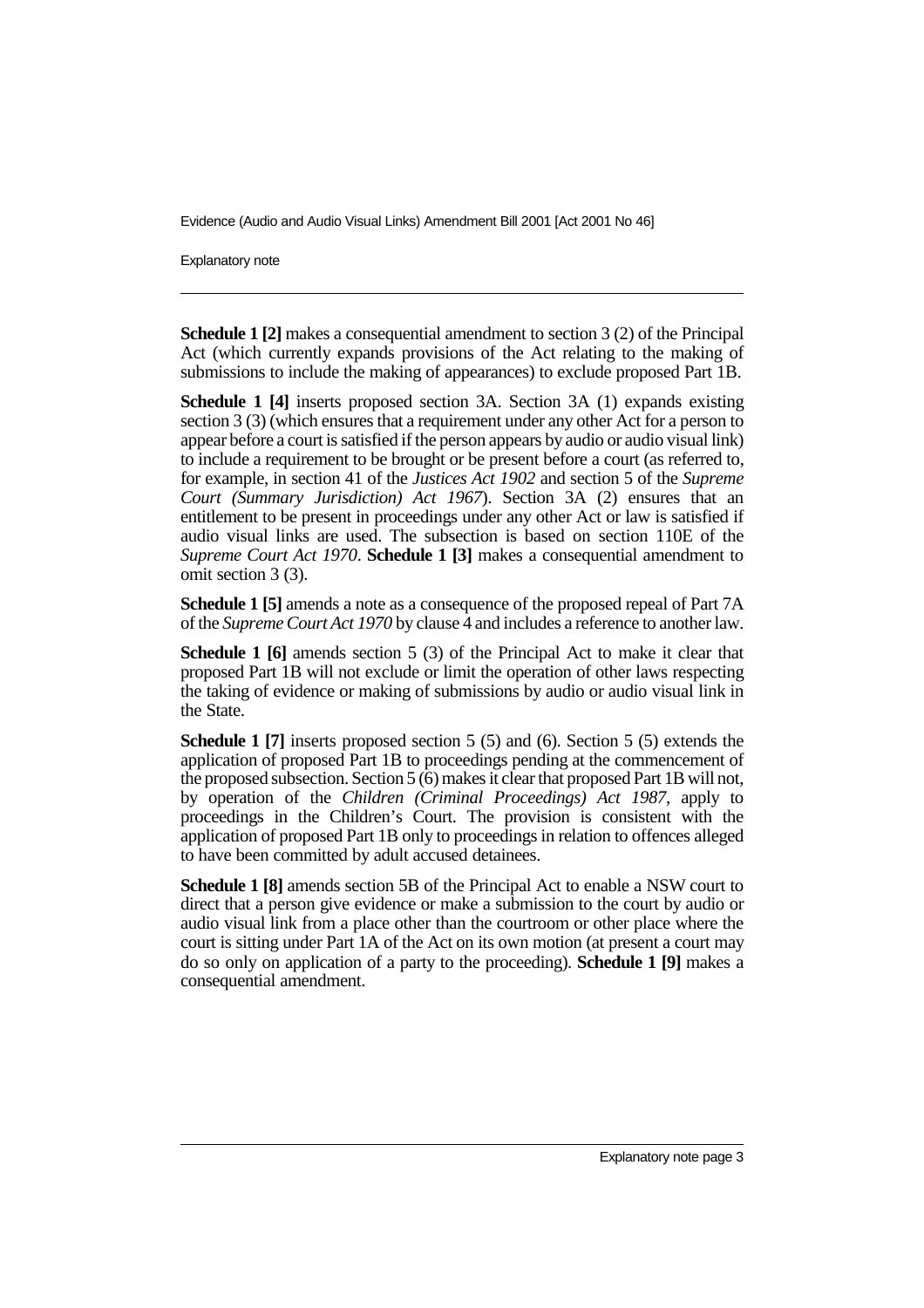Explanatory note

**Schedule 1 [10]** makes it clear that a court cannot direct that evidence be given or a submission be made by audio visual link by an accused detainee in any preliminary criminal proceeding or relevant criminal proceeding because proposed Part 1B will deal with evidence given or submissions made by accused detainees in such proceedings. Part 1A will, however, continue to apply to directions for evidence to be given or submissions made by accused detainees by audio link and to accused detainees in proceedings other than preliminary criminal proceedings and relevant criminal proceedings.

**Schedule 1 [11]** inserts proposed Part 1B (sections 5BA–5BC).

Proposed section 5BA requires an accused adult person who is in custody in a correctional centre, police station or other place of detention to appear by audio visual link in preliminary criminal proceedings (unless a court directs otherwise if satisfied that it is in the interests of justice that the person appear physically before the court). The proceedings concerned include proceedings relating to bail (other than any proceeding relating to bail brought before a Magistrate or justice in respect of the period between an accused detainee being charged with an offence and the person's first appearance before a court in relation to the offence) and certain interlocutory proceedings in criminal proceedings. The section will only apply if the necessary audio visual links are available or can reasonably be made available.

Proposed section 5BB requires an accused adult person who is in custody in a correctional centre, police station or other place of detention to appear physically before the court in relevant criminal proceedings (unless a court directs otherwise if satisfied that it is in the interests of justice that the person appear by audio visual link before the court). The proceedings concerned include committal proceedings, inquiries into unfitness to be tried, sentencing hearings, trials and any proceeding relating to bail brought before a Magistrate or justice in respect of the period between an accused detainee being charged with an offence and the person's first appearance before a court in relation to the offence or on an accused detainee's first such appearance. The section will not apply if the parties to the proceedings consent to the accused detainee appearing by audio visual link.

Proposed section 5BC ensures that an accused detainee appearing by audio visual link under the proposed Part has the opportunity to have private communications with his or her representative. The proposed section is based on section 110C of the *Supreme Court Act 1970*.

**Schedule 1 [13]** and **[14]** amend sections 5C (Premises to be considered part of court) and 5D (Administration of oaths and affirmations) of the Principal Act so that the sections will apply for the purposes of proposed Part 1B as well as Part 1A. **Schedule 1 [12]** makes the sections a new Part of the Act.